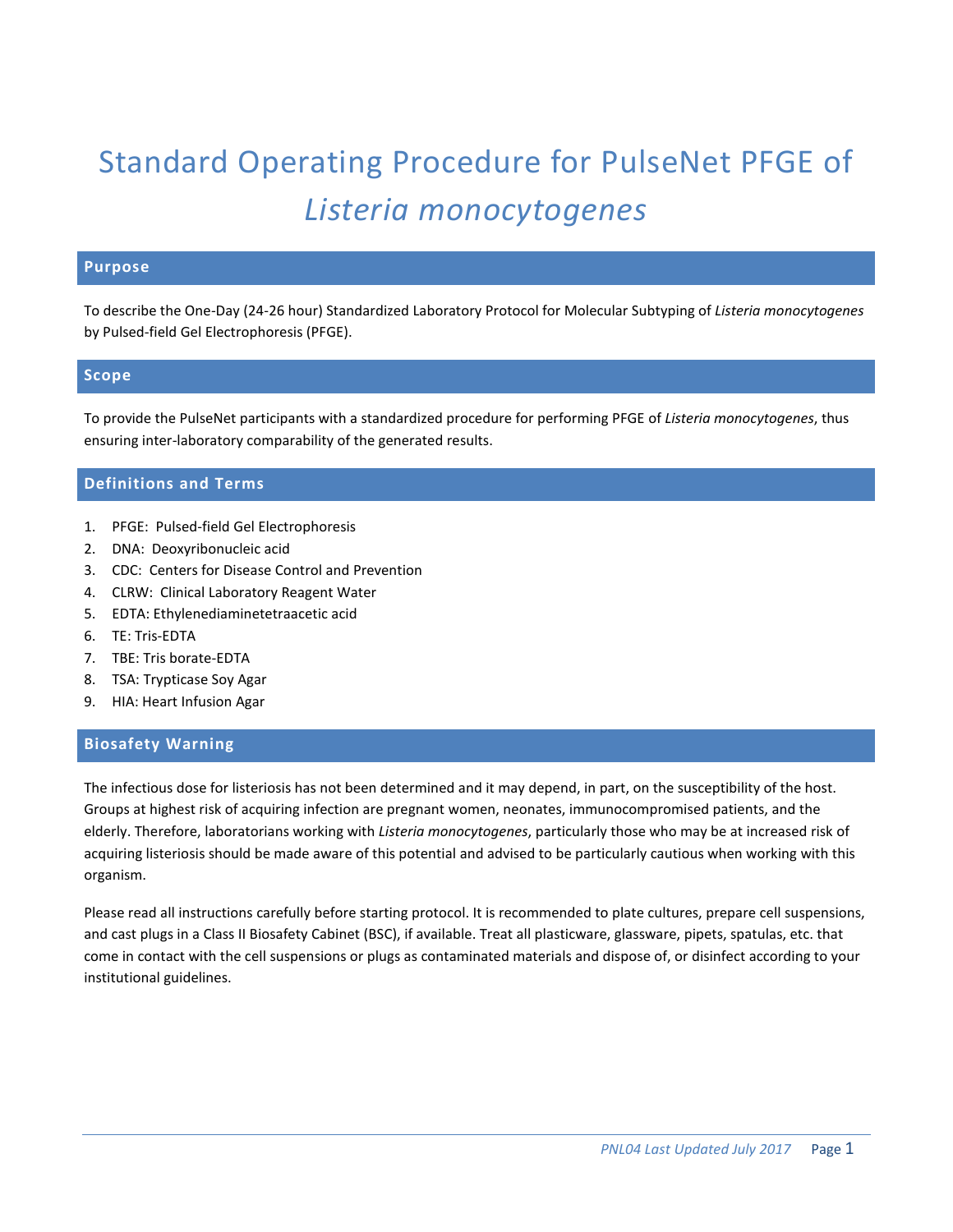## Plating for confluent growth

- 1. Streak an isolated colony from test cultures onto Brain Heart Infusion Agar (BHIA) plates (or comparable nonselective media) for confluent growth. It is recommended that a storage vial of each culture be created. To do this, stab small screw cap tubes of TSA, HIA, or similar medium with the same inoculating loop used to streak the plate. This will ensure that the same colony can be retested if necessary.
- 2. Incubate cultures at 37°C for 14-18 hours.

# **Day 1**

# Preparing Cell Suspensions

- 1. Turn on shaker water bath or incubator (54-55°C), stationary water baths (55-60°C) and if applicable, the spectrophotometer used for measuring optical densities of cell suspensions during plug preparation.
- 2. Prepare TE Buffer (10 mM Tris:1 mM EDTA, pH 8.0) as follows:
	- 2.1. 10 ml of 1 M Tris, pH 8.0
	- 2.2. 2 ml of 0.5 M EDTA, pH 8.0
	- 2.3. Dilute to 1000 ml with sterile Ultrapure Clinical Laboratory Reagent Water (CLRW)

*Alternatively, 0.01M TE Buffer may be purchased from a commercial vendor. The TE Buffer is used to make the plug agarose and also to wash lysed PFGE plugs.*

- 3. Prepare Lysozyme stock solution as follows:
	- 3.1. For 20 mg/ml stock, weigh out 100 mg Lysozyme (Sigma L4919 or L6876). Keep the container of Lysozyme on ice.
	- 3.2. Add 5 ml TE buffer, swirl to mix,
	- 3.3. Aliquot 250 µl amounts into sterile eppendorf tubes and freeze for future use.
	- 3.4. Or for 10 mg/ml stock, weight out 50 mg Lysozyme (Sigma L1667). Keep the container of Lysozyme on ice.
	- 3.5. Add 5 mL TE buffer, swirl to mix.
	- 3.6. Aliquot 250 µL amounts into sterile eppendorf tubes and freeze for future use.
- 4. Prepare 1% SeaKem Gold agarose +0.5% Sodium Dodecyl Sulfate (SDS) in TE Buffer for PFGE plugs as follows:
	- 4.1. Place 10% SDS stock solution (GibcoBRL/ThermoFisher BRL #15553-035) into 55-60°C water bath to warm.
	- 4.2. Weigh 0.50 g (or 0.25 g) SeaKem Gold (SKG) agarose into 250 ml screw-cap flask.
	- 4.3. Add 50.0 ml (or 25.0 ml) TE Buffer; swirl gently to disperse agarose.
	- 4.4. Loosen cap or cover loosely with clear film and microwave for 30 seconds; mix gently and repeat for 10 seconds intervals until agarose is completely dissolved.
	- 4.5. Add 2.5 ml (or 1.25 ml) of warm 10% SDS stock solution and swirl to mix.
	- 4.6. Recap flask and return to 55-60°C water bath and equilibrate the agarose in the water bath for 15 minutes or until ready to use.

### SAFETY WARNING: USE HEAT-RESISTANT GLOVES WHEN HANDLING HOT FLASKS AFTER MICROWAVING.

*The time and temperature needed to completely dissolve the agarose is dependent on the specifications of the microwave used, and will have to be determined empirically in each laboratory.*

5. Label small transparent tubes (12mm x 75mm Falcon 2054 tubes or equivalent) with culture numbers.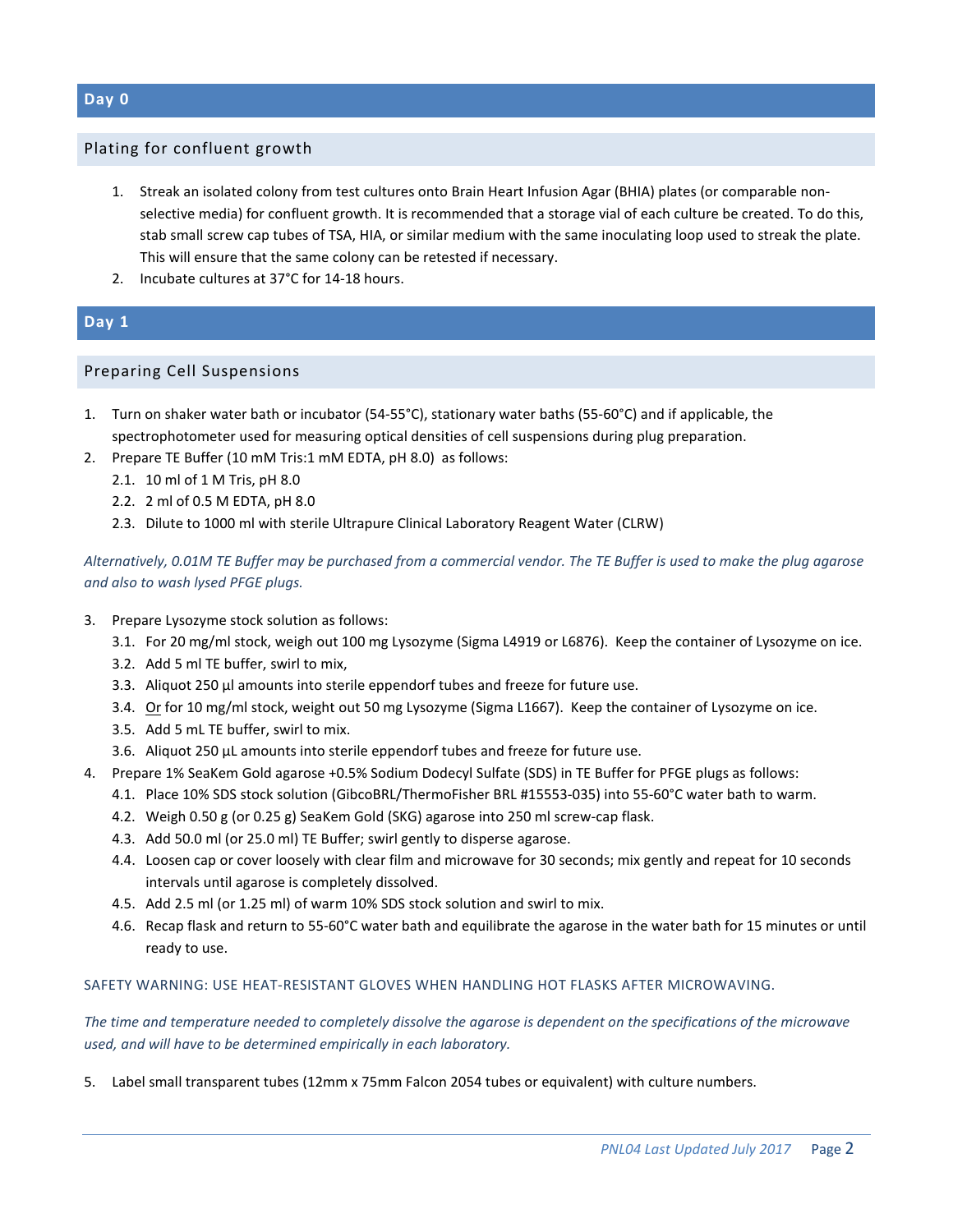- *6.* Transfer 2 ml of **TE buffer** to small labeled tubes. The minimum volume of the cell suspension needed will depend on size of the cuvettes or tubes used to measure the cell concentration and are dependent on the manufacturer's specifications for the spectrophotometer, turbidity meter, or colorimeter.
- 7. Use a sterile polyester-fiber or cotton swab that has been moistened with sterile TE to remove some of the growth from the agar plate; suspend cells in TE by spinning swab gently so cells will be evenly dispersed and formation of aerosols is minimized. Place suspensions on ice if you have more than 6 cultures to process at one time.
- 8. Adjust concentration of cell suspensions to one of values given below by diluting with sterile TE or by adding additional cells using a swab to remove more growth from the agar plate:
	- 8.1. Spectrophotometer: 610 nm wavelength, **Optical Density of 1.00**
	- 8.2. Microscan Turbidity Meter (Beckman Coulter):
		- **0.40-0.45** (measured in Falcon 2054 tubes)
		- **0.58-0.63** (measured in Falcon 2057 tubes)
	- 8.3. bioMérieux Vitek colorimeter: **17-18% transmittance** (measured in Falcon 2054 tubes)

*The values in step 8.1 – 8.3 give satisfactory results at CDC; each laboratory may need to establish the optimal concentration needed for satisfactory results.*

# Casting Plugs

*The preparation of cell suspensions and the subsequent casting of the plugs should be performed as rapidly as possible in order to minimize premature cell lysis and solidification of agarose in pipette tips/microcentrifiuge tubes. If large numbers of samples are being prepared, it is recommended to process them in batches of ~10 samples at a time. Once the first batch of isolates are in the cell lysis incubation step, then the cell suspensions can be prepared for the next group of samples, and so on. All batches can be lysed and washed together since additional lysis time will not affect the initial batches. Unused plug agarose can be kept at room temperature and reused 1 or 2 times. Microwave on low-medium power for 10-15 sec and mix; repeat for 5-10 sec intervals until agarose is completely melted.*

- 1. Label wells of PFGE plug molds with culture number. When reusable plug molds are used, put strip of tape on lower part of reusable plug mold before labeling wells.
- 2. Transfer 400 µl (0.4 ml) adjusted cell suspensions to labeled 1.5-ml microcentrifuge tubes.
- 3. Add 20 µL thawed Lysozyme stock solution (20 mg/mL or [1](#page-2-0)0 mg/mL<sup>1</sup>) to each tube and mix gently. Place tubes into a 55-60°C water bath for 10-20 minutes. Discard unused thawed Lysozyme solution.
- 4. Add 20  $\mu$ l of Proteinase K (20 mg/ml stock) to each tube and mix gently with pipet tip.

*Proteinase K solutions (20 mg/ml) are available commercially. Alternatively, a stock solution of Proteinase K can be prepared from powder in sterile Ultrapure water (CLRW; see PNL02). Just before use, thaw appropriate number of vials needed for the samples; keep Proteinase K solutions on ice. If the Proteinase K stock solution was prepared from powder, discard any thawed solution at the end of the workday. Store commercially prepared Proteinase K solutions according to directions provided by the supplier.*

- 5. Add 400 μl melted 1% SeaKem Gold agarose to 400 µl cell suspension and mix by gently pipetting mixture up and down two or three times. **Over-pipeting can cause DNA shearing**. Maintain temperature of melted agarose by keeping flask in beaker of warm water (55-60°C).
- 6. Immediately, dispense part of mixture into appropriate well(s) of reusable plug mold without introducing bubbles. Two plugs of each sample can be made from these amounts of cell suspension and agarose and are useful if repeat testing is

<span id="page-2-0"></span><sup>&</sup>lt;sup>1</sup> The same volume is added of either stock solution because L1667 has approximately twice the activity of L6876 or L7651, according to Sigma.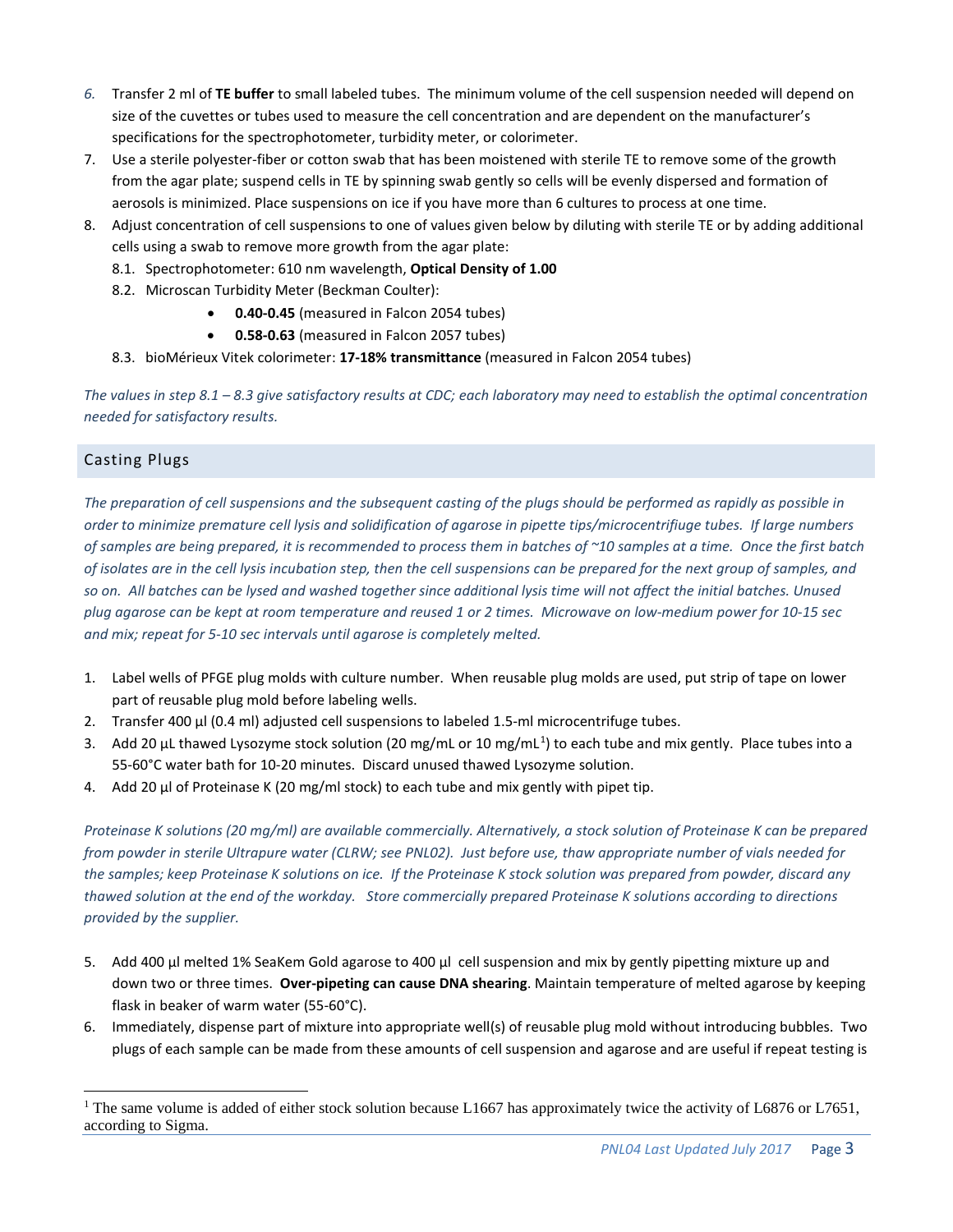required. Allow plugs to solidify at room temperature for 10-15 min. They can also be placed in the refrigerator (4°C) for 5 minutes.

*If disposable plug molds are used combine 200 μl cell suspension, 10 μl of Lysozyme (20 mg/ml),10 μl of Proteinase K (20 mg/ml stock), and 200 μl of agarose; up to 4 plugs can be made from these smaller volumes.*

# Lysis of Cells in Agarose Plugs

*Two plugs (reusable molds) or up to 4 plugs (disposable molds) of the same strain can be lysed in the same 50ml tube.*

- 1. Label 50ml polypropylene screw-cap tubes with culture numbers.
- 2. Calculate the total volume of **Cell Lysis Buffer/Proteinase K** master mix needed as follows:
	- 2.1. 5 ml stock **Cell Lysis Buffer** (CLB; 50 mM Tris:50 mM EDTA, pH 8.0 + 1% Sarcosyl per tube as prepared in "Formulas of PFGE Reagents" section)
		- $\bullet$  e.g., 5 ml x 10 tubes = 50 ml
	- 2.2. 25 µl **Proteinase K** stock solution (20 mg/ml) per tube of the CLB
		- e. g.,  $25 \mu x 10 \text{ tubes} = 250 \mu$
	- 2.3. Prepare the master mix by measuring the correct volume of CLB and Proteinase K into appropriate size test tube or flask and mix well.
- 3. Aliquot 5 ml of **Cell Lysis Buffer/Proteinase K** master mix to each labeled 50 ml tube.
- 4. Trim excess agarose from top of plugs with scalpel, razor blade or similar instrument (optional). Open reusable plug mold and transfer plugs from mold with a spatula to appropriately labeled tube. If disposable plug molds are used, remove white tape from the bottom of mold and push out plug(s) into appropriately labeled tube**. Be sure plugs are under buffer and not on side of tube.**

### *The excess agarose, plug mold, spatula, etc. are contaminated. Dispose of or disinfect them appropriately.*

- 5. Remove tape from reusable mold. Place both sections of the plug mold, spatulas, and scalpel 90% ethanol, 70% isopropanol, 1% Lysol or other suitable disinfectant. **Soak them for at least 30 minutes before washing them.** Discard disposable plug molds appropriately.
- 6. Place tubes in a non-Styrofoam rack and incubate in a 54-55°C shaker water bath or incubator for 2 h with **constant and vigorous agitation** (175-200 rpm).
- 7. If lysing in water bath, be sure water level in water bath is **above** level of lysis buffer in tubes.
- 8. Pre-heat enough sterile CLRW and TE Buffer to 54-55°C so that plugs can be washed two times with 10-15 ml water (200-250 ml for 10 tubes) and washed four times with 10-15 ml TE (400-600 ml for 10 tubes).

# Washing of Agarose Plugs After Cell Lysis

*Plug washing can be started on Day 1 and finished the morning of Day 2 after overnight refrigeration of the plugs in TE (after completion of two water and two TE washes).*

*Most laboratories will find that plugs are sufficiently stable to perform the following washing steps at 54-55°C. However, if plugs are nicked along the edges or breaking, lower the temperature to 50°C for the following washing steps. Washes at lower temperatures should be increased to up to 30 min.*

1. Remove tubes from water bath or incubator, and carefully pour off lysis buffer into container of suitable disinfectant; plugs can be held in tubes with a screened cap (Bio-Rad) or spatula.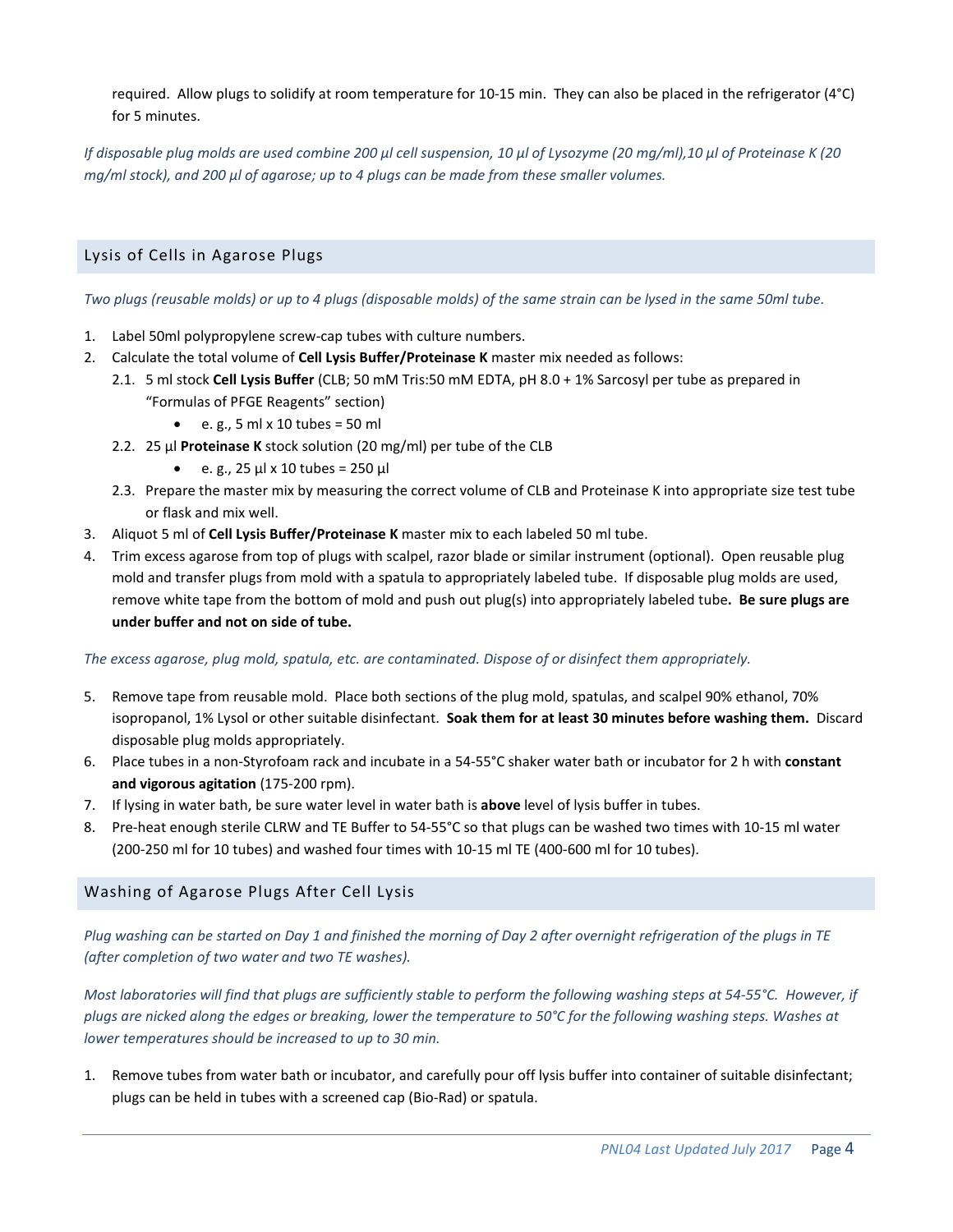- 2. Add 10-15 ml of pre-heated (54-55°C), sterile CLRW to each tube and shake the tubes in a 54-55ºC water bath or incubator for 10-15 min.
- 3. Pour water down drain or treat subsequent washes according to laboratory's waste disposal guidelines and repeat wash step with pre-heated water one more time.
- 4. Pour off water, add 10-15 ml pre-heated (54-55°C) sterile TE Buffer, and shake the tubes in 54-55°C water bath or incubator for 10-15 minutes.
- 5. Pour off TE and repeat wash step with pre-heated TE three more times.
- 6. Decant last wash and add 5-10 ml sterile TE. Continue with "Restriction Digestion of DNA in Agarose Plugs" section or store plugs in TE Buffer at 4°C until needed. Plugs can be transferred to smaller tubes for long-term storage.

*If restriction digestion is to be done the same day, complete Steps 1-3 of next section (Restriction Digestion of DNA in Agarose Plugs) during last TE wash step for optimal use of time.*

# Restriction Digestion of DNA in Agarose Plugs

*A small slice of the plug (not the entire plug) should be digested with the primary restriction enzyme AscI because less enzyme is required and other slices of the plug can be subjected to restriction analysis with other enzymes. ApaI is recommended as the secondary enzyme for analysis of Listeria monocytogenes isolates. The use of a secondary enzyme is useful in situations where the PFGE patterns obtained with the primary enzyme are also indistinguishable.* 

1. Label 1.5-ml microcentrifuge tubes with culture numbers; label 3 (10-well gel) or 4 (15-well gel) tubes for Salmonella ser. Braenderup H981[2](#page-4-0)<sup>2</sup> standards.

*The number of the Salmonella serotype Braenderup H9812 standards is dependent on the number of samples being run on the gel. Standards should be placed on the ends and between samples as needed; no more than 4 samples should be placed between the standard lanes.*

1.1. **Pre-Restriction Incubation Step (highly recommended)**: Prepare a master mix by diluting the appropriate 10X restriction buffer (Roche /Sigma, New England Biolabs or equivalent) 1:10 with sterile CLRW according to the following table:

| Reagent                       | ul/Plug Slice | µl/7Plug Slices | µl/11 Plug Slices |
|-------------------------------|---------------|-----------------|-------------------|
| <b>CLRW</b>                   | $180$ $\mu$   | 1260 µl         | 1980 µl           |
| <b>10X Restriction Buffer</b> | $20$ ul       | 140 µl          | $220$ $\mu$       |
| <b>Total Volume</b>           | $200$ $\mu$   | 1400 µl         | 2200 µl           |

*The appropriate restriction buffer varies between vendors and may differ between enzymes from the same vendor. Always use the restriction buffer recommended by the vendor for the particular restriction enzyme.*

- 2. Add 200 µl diluted restriction buffer (1X) to labeled 1.5-ml microcentrifuge tubes.
- 3. Carefully remove plug from TE with spatula and place in a sterile disposable Petri dish or on large glass slide.
- 4. Cut a 2.0 to 2.5mm wide slice from each test samples and the appropriate number of *S.* ser. Braenderup H9812 standards with a single edge razor blade (or scalpel, cover slip, etc.) and transfer to tube containing diluted restriction buffer. Be sure plug slice is under buffer. Replace rest of plug in the original tube (short-term storage) that contains at least 5 ml TE buffer or smaller tube containing TE buffer (long-term storage). Plugs should be stored at 4°C.

<span id="page-4-0"></span>*<sup>2</sup> Directions for making and testing PFGE plugs of Salmonella ser. Braenderup H9812 are in PNL05*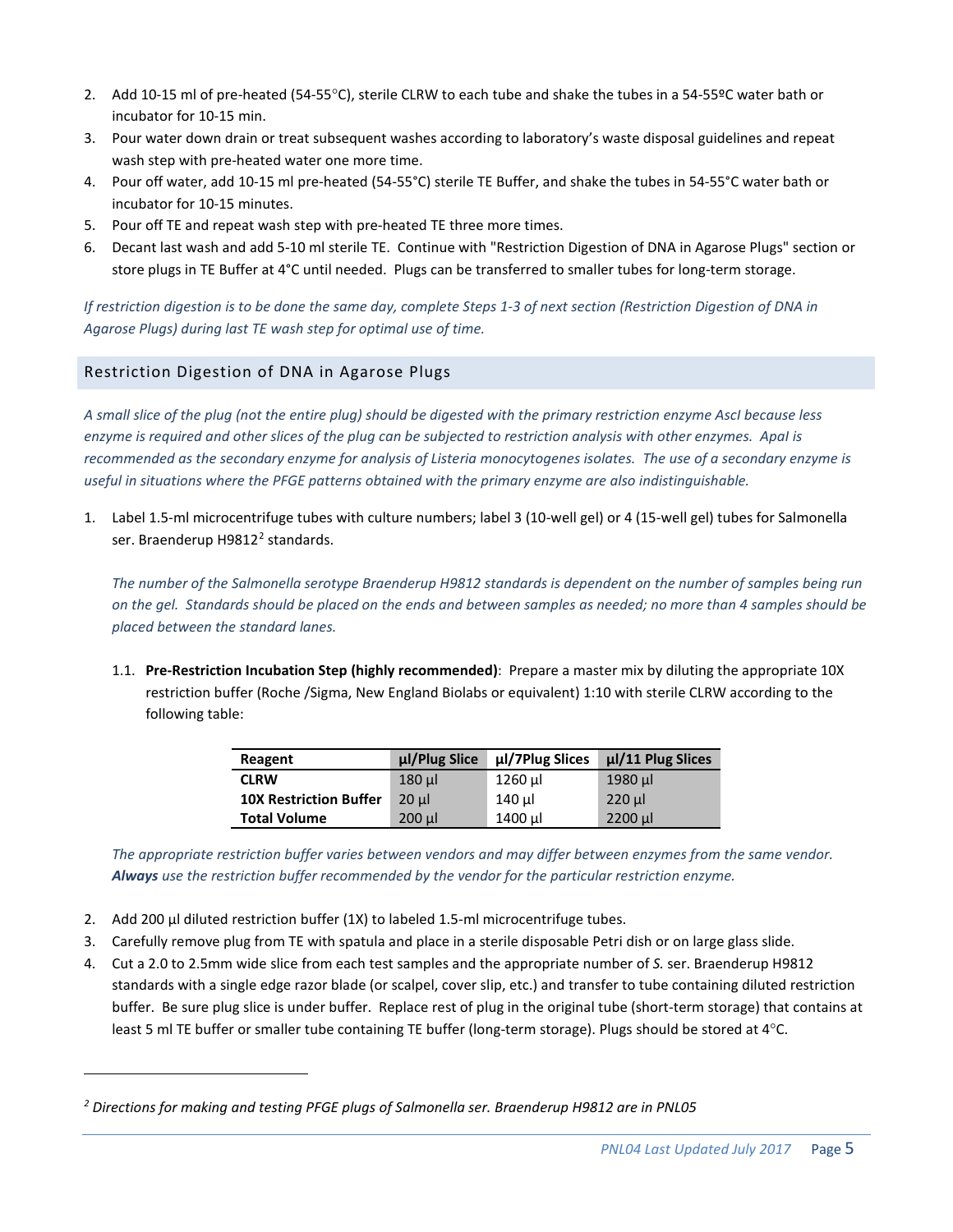*PulseNet recommends that the combs with larger teeth (10 mm wide teeth) be used to cast the gels because computer analysis of the gel lanes is more accurate and less tedious than analysis of gel lanes cast with combs with the smaller teeth (<10 mm). Using combs with smaller teeth is not advised. The number of slices that can be cut from the plugs will depend on the skill and experience of the operator, integrity of the plug, and whether the slices are cut vertically or horizontally (plugs made in disposable molds).*

- 5. Incubate sample and control plug slices in water bath for 5-10 minutes or at room temp for 10-15 minutes. 5.1. Incubate samples to be digested with *Asc*I and *Xba*I at 37°C
	- 5.2. Incubate samples to be digested with *Apa*I at 30°C (Roche/Sigma) or 25°C (New England BioLabs)
- 6. After incubation, remove buffer from plug slice using a pipet fitted with 200-250 µl tip all the way to bottom of tube and aspirate buffer. Be careful not to damage the plug slice with pipet tip and that plug slice is not discarded with pipet tip.
- 7. Prepare the restriction enzyme master mix according to the following table. Keep vials of restriction enzyme on ice or in an insulated storage box (-20°C) at all times.

*Enzymes may be purchased in several different stock concentrations. The calculations outlined here are based on using an enzyme at a concentration of 10 or 50 U/μl. If the enzyme used is of a different concentration, make necessary adjustments to the volume of enzyme and water to achieve a final concentration of 25 U/sample.*

| Reagent                       | µl/Plug Slice | µl/7 Plug Slices | µl/11 Plug Slices |
|-------------------------------|---------------|------------------|-------------------|
| <b>CLRW</b>                   | $176.5 \mu$   | 1235.5 µl        | $1941.5 \mu$      |
| <b>10X Restriction Buffer</b> | $20 \mu$      | 140 µl           | $220 \mu$         |
| <b>BSA (20mg/ml)</b>          | $1 \mu$       | 7 µl             | $11$ µ            |
| Ascl (10U/ µl)                | $2.5$ µl      | 17.5 µl          | $27.5$ µl         |
| <b>Total Volume</b>           | $200$ $\mu$   | 1400 µl          | 2200 µl           |

| Reagent                       | µl/Plug Slice | µl/7 Plug Slices | µl/11 Plug Slices |
|-------------------------------|---------------|------------------|-------------------|
| <b>CLRW</b>                   | $178.5 \mu$   | $1249.5 \mu$     | $1963.5 \mu$      |
| <b>10X Restriction Buffer</b> | $20 \mu$      | 140 µl           | $220$ $\mu$       |
| <b>BSA (20mg/ml)</b>          | $1 \mu$       | 7 µl             | $11 \mu$          |
| Apal (50U/ µl)                | $0.5$ µ       | $3.5$ $\mu$      | $5.5 \mu$         |
| <b>Total Volume</b>           | $200$ $\mu$   | 1400 µl          | 2200 µl           |

*Addition of Bovine Serum Albumin (BSA; highly recommended): Several restriction enzyme vendors specifically recommend the addition of 1X BSA to enzyme restriction mixtures while others do not. PulseNet Central recommends adding BSA to all enzyme restriction mixtures to minimize the incidence of incomplete restriction. BSA may be purchased in different stock concentrations. The calculations above are based on using BSA at a concentration of 20 mg/ml. If a different concentration of BSA is used, make necessary adjustments to the volume of BSA and water to achieve a final concentration of 0.1 mg/ml.*

- 8. Add 200 µl restriction enzyme master mix to each tube. Close tube and mix by tapping gently; **be sure plug slices are under enzyme mixture.**
- 9. Incubate sample and standard (control) plug slices for 2 hours in a water bath at the appropriate temperature for the enzyme.
	- 9.1. Incubate samples restricted with *Apa*I at 25°C.
	- 9.2. Incubate samples restricted with *Asc*I and *Xba*I at 37°C.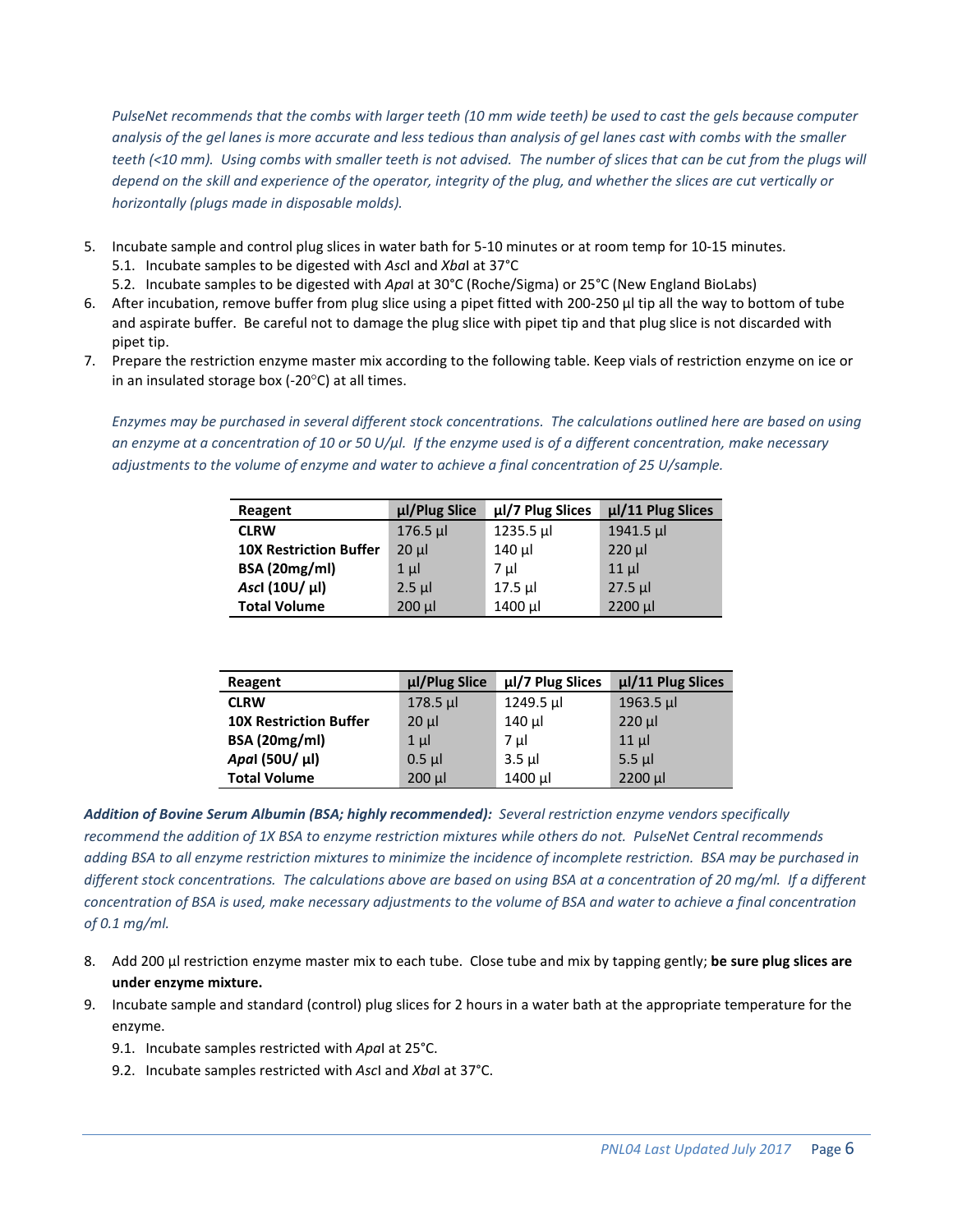10. If plug slices will be loaded into the wells the same day, continue with the next section (**CASTING AN AGAROSE GEL**) approximately 1 hour before restriction digest reaction is finished so the gel can solidify for at least 30 minutes before loading the restricted PFGE plugs.

## Casting an Agarose Gel

- 1. Confirm that water bath is equilibrated to 55-60°C.
- 2. Make volume of 0.5X Tris-Borate EDTA Buffer (TBE) that is needed for both the gel and electrophoresis running buffer according to one of the following tables.

|                                 |                                         |                | Volume in milliliters (ml) |                  |  |
|---------------------------------|-----------------------------------------|----------------|----------------------------|------------------|--|
|                                 |                                         | $(DR-II)$      | (CHEF                      | (CHEF            |  |
| Reagent                         | (DR-II) Running<br>buffer + 10 well gel | Running buffer | Mapper/DRIII)              | Mapper/DRIII)    |  |
|                                 |                                         | +15 well gel   | Running buffer +           | Running buffer + |  |
|                                 | prep                                    | prep           | 10 well gel prep           | 15 well gel prep |  |
| 5X TBE                          | 210                                     | 215            | 230                        | 235              |  |
| <b>CLRW</b>                     | 1890                                    | 1935           | 2070                       | 2115             |  |
| <b>Total Volume of 0.5X TBE</b> | 2100                                    | 2150           | 2300                       | 2350             |  |

## **5X TBE:**

#### **10X TBE:**

|                                 |                              |                             | Volume in milliliters (ml)           |                                      |  |
|---------------------------------|------------------------------|-----------------------------|--------------------------------------|--------------------------------------|--|
| Reagent                         | (DR-II) Running              | $(DR-II)$<br>Running buffer | <b>(CHEF</b><br>Mapper/DRIII)        | (CHEF<br>Mapper/DRIII)               |  |
|                                 | buffer + 10 well gel<br>prep | +15 well gel                | Running buffer +<br>10 well gel prep | Running buffer +<br>15 well gel prep |  |
| 10X TBE                         | 105                          | prep<br>107.5               | 115                                  | 117.5                                |  |
| <b>CLRW</b>                     | 1995                         | 2042.5                      | 2185                                 | 2232.5                               |  |
| <b>Total Volume of 0.5X TBE</b> | 2100                         | 2150                        | 2300                                 | 2350                                 |  |

- 3. Make 1% SeaKem Gold (SKG; the only acceptable agarose to be used for PulseNet PFGE) agarose in 0.5X TBE as follows:
	- 3.1. Weigh appropriate amount of SKG into 500 ml screw-cap flask.
	- 3.2. Add appropriate amount of 0.5X TBE prepared according to tables above; swirl gently to disperse agarose.
		- 3.2.1. Mix 1.0 g agarose with 100 ml 0.5X TBE for 14cm-wide gel form (10 wells)
		- 3.2.2. Mix 1.5 g agarose with 150 ml 0.5X TBE for 21cm-wide gel form (15 wells)
	- 3.3. Loosen cap or cover loosely with clear film and microwave for 60 seconds; mix gently and repeat for 15 second intervals until agarose is completely dissolved.
	- 3.4. Return flask to 55-60°C water bath and equilibrate the agarose in the water bath for 15 minutes or until ready to use.

SAFETY WARNING: USE HEAT-RESISTANT GLOVES WHEN HANDLING HOT FLASKS AFTER MICROWAVING.

# Loading Restricted Plug Slices on the Comb (Option 1)

1. Remove restricted plug slices from the water bath. Remove enzyme/buffer mixture and add 200 μl 0.5X TBE. Incubate at room temperature for 5 min. Alternatively, digested plug slices can be kept in the refrigerator for up to three days if they are stored in 0.5X TBE.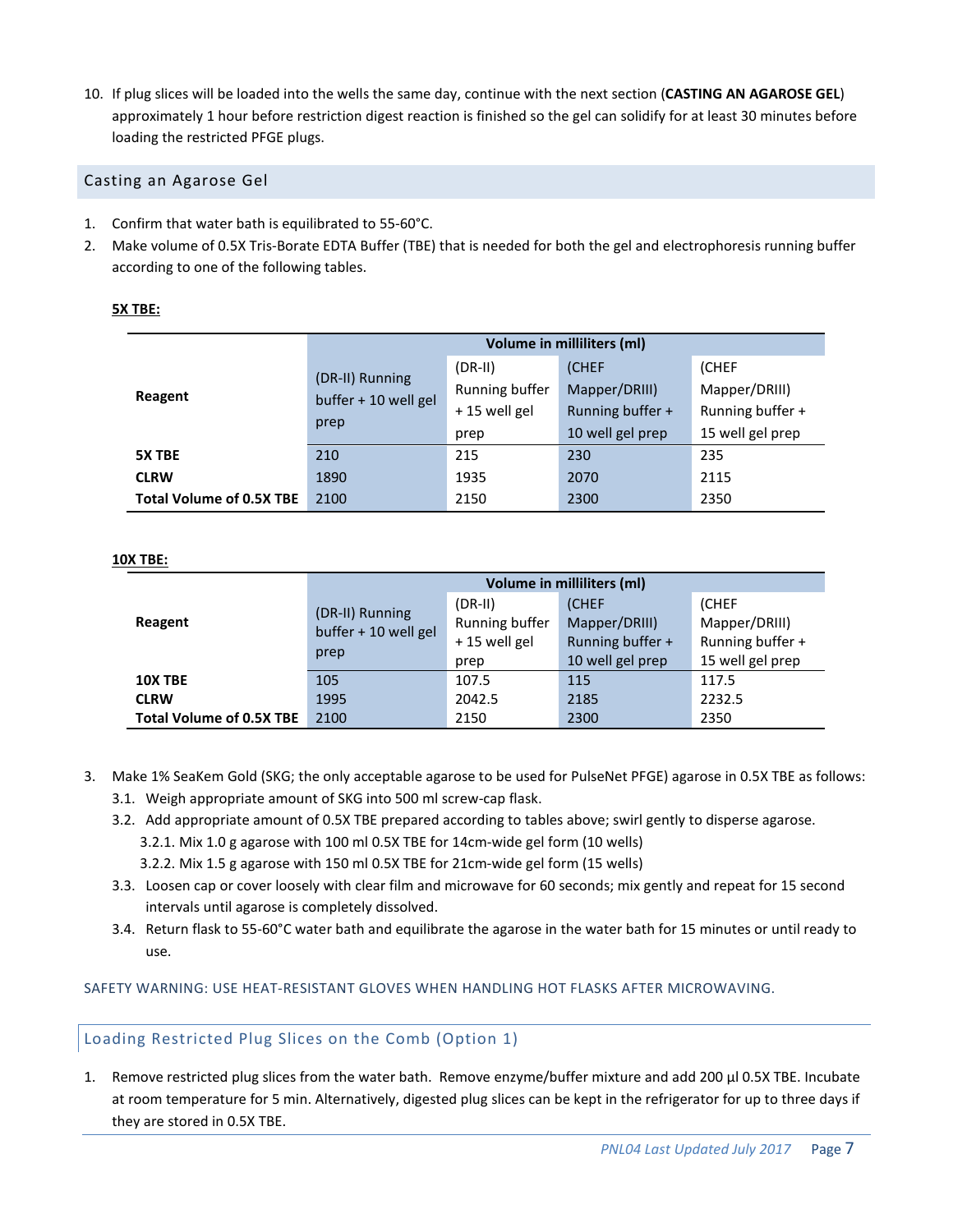- 2. Assemble gel form, place on a leveling table and adjust until perfectly leveled. Place the comb holder so the front part (side with small metal screws) and teeth face the bottom of gel frame. Make sure the comb teeth touch the gel platform, when comb is upright.
- 3. Remove plug slices from tubes; lay comb flat on gel form and load plug slices on the bottom edge of the teeth, including *Salmonella* serotype Braenderup H9812 standards in outside lanes (teeth) and between samples as needed (no more than 4 samples between standards).
- 4. Load samples on remaining teeth of the comb and note locations.
- 5. Remove excess buffer with a kimwipe. Allow plug slices to air dry on the comb for 3-5 minutes or seal them to the comb with 1% SKG agarose (55-60°C).
- 6. Position comb in leveled gel form and confirm that the plugs slices are correctly aligned on the bottom of the comb teeth, and that the lower edge of the plug slice is flush against the black platform.
- 7. Carefully pour the agarose (cooled to 55-60ºC) into the gel form and remove any bubbles or debris.
- 8. Put black gel frame in electrophoresis chamber. Add 2 -2.2 L freshly prepared 0.5X TBE (2 L for CHEF-DR II). Close cover of unit.
- 9. Turn on power supply, pump calibrated to a flow rate of 1 liter/minute (setting of ~70) and cooling module (14ºC) approximately 30 minutes before gel is to be run.
- 10. Remove comb after gel solidifies, about 30-45 minutes.
- 11. Fill in wells of gel with melted and cooled (55-60°C) 1% SKG Agarose (optional). Unscrew and remove end gates from gel form; remove excess agarose from sides and bottom of casting platform with a tissue or kimwipe. Keep gel on casting platform and carefully place gel inside black gel frame in electrophoresis chamber. Close cover of chamber.

# Loading Restricted Plug Slices into the Wells (Option 2)

- 1. Remove restricted plug slices from 37°C water bath. Remove enzyme/buffer mixture and add 200 µl 0.5X TBE. Incubate at room temperature for 5 minutes. Alternatively, digested plug slices can be kept in the refrigerator for up to three days if they are stored in 0.5X TBE.
- *2.* Place the gel form on a leveling table and adjust until perfectly leveled before pouring gel. Position the comb holder so that front part (side with small metal screws) and teeth face the bottom of gel and the bottom edge of the comb is 2 mm above the surface of the gel platform.
- 3. Cool melted SKG agarose in 55-60°C water bath for 15-20 min; carefully pour agarose into gel form (casting stand) fitted with comb. Be sure there are no bubbles.
- 4. Put black gel frame in electrophoresis chamber. Add 2-2.2 L freshly prepared 0.5X TBE. Close cover of unit.
- 5. Turn on power supply, pump calibrated to a flow rate of 1 liter/minute (setting about 70), and cooling module (14°C) approximately 30 minutes before gel is to be run.
- 6. Remove comb after gel solidifies for at least 30 minutes.
- 7. Remove plug slices from tubes with tapered end of spatula and load into appropriate wells, including *Salmonella* serotype Braenderup H9812 standards in outside lanes and between samples as needed (not more than 4 samples between standards). Gently push plugs to bottom and front of wells with wide end of spatula. Manipulate position with spatula and be sure that there are no bubbles.

*Loading the plug slices can be tedious; each person has to develop his/her own technique for consistently placing the plug slices in the wells so the lanes will be straight and the bands sharp.*

8. Fill in wells of gel with melted 1% SKG Agarose (equilibrated to 55-60°C). Allow to harden for 3-5 minutes. Unscrew and remove end gates from gel form; remove excess agarose from sides and bottom of casting platform with a tissue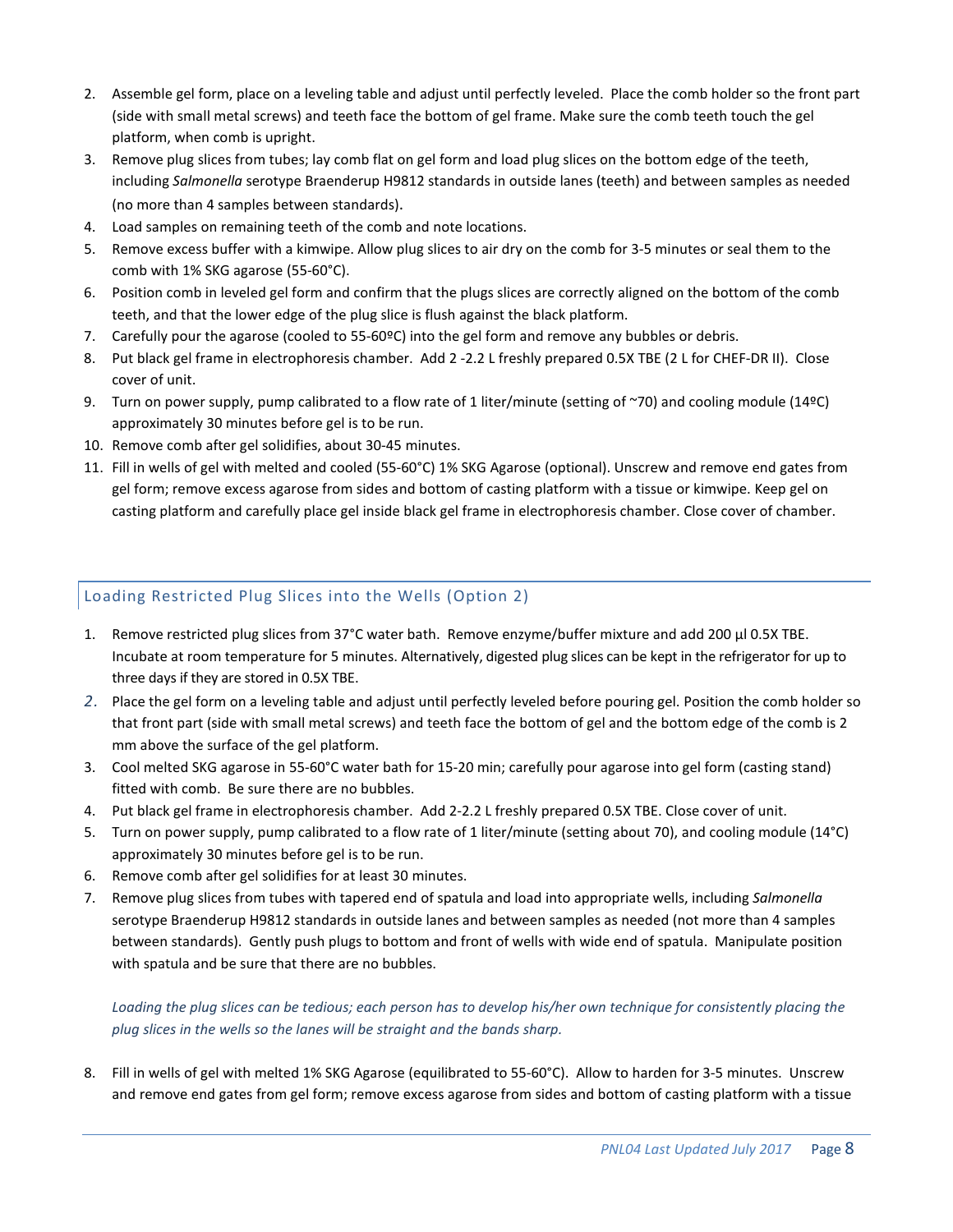or kimwipe. Keep gel on casting platform and carefully place gel inside black gel frame in electrophoresis chamber. Close cover of chamber.

## Electrophoresis Conditions

*Listeria monocytogenes* strains restricted with *Asc*I or *Apa*I:

- Select following conditions on CHEF Mapper
	- o Auto Algorithm
	- o 49 kb: low MW
	- o 450 kb: high MW
	- o Select default values except where noted by pressing "enter".
	- o Initial switch time = 4.0 s
	- o Final switch time = 40.0 s
	- o Change run time to 17-20 hours (See note below)
- Select following conditions on CHEF-DR III
	- o Initial switch time: 4.0 s
	- o Final switch time: 40.0 s
	- o Voltage: 6 V
	- o Included Angle: 120°
	- o Run time: 17-20 hours (See note below)
- Select following conditions on CHEF-DR II
	- o Initial A time: 4.0 s
	- o Final A time: 40.0 s
	- o Start ratio: 1.0 (if applicable)
	- o Voltage: 200 V
	- o Run time: 17-20 hours (See note below)

*The electrophoresis running times recommended above are based on the equipment and reagents used at the CDC. The 21 cm wide (15-well) gels require ~1 hr longer than 14 cm wide (10-well) gels. Run times may be different in your laboratory and will have to be optimized for your gels so that the lowest band in the S. ser. Braenderup H9812 standard migrates 1.0-1.5 cm from the bottom of the gel.*

*Make note of the initial milliamp (mA) reading on the instrument. The initial mA should be between 110-150 mA. A reading outside of this range may indicate that the 0.5X TBE buffer was prepared improperly and the buffer should be remade.* 

# **Day 2**

# Staining and Documentation of an Agarose Gel

*The following staining procedure describes the use of ethidium bromide to stain PFGE gels. Alternate DNA stains may be used. Please see the QuickTip ["20140218\\_Staining"](https://partner.cdc.gov/Sites/NCEZID/DFWED/EDLB/PulseNet/DL%20Important%20PulseNet%20Documents/QuickTips/Wet%20Lab/PFGE/20140218_Staining.pdf) within the Library of PulseNet Documents forum (QuickTips/Wet Lab/PFGE) on the SharePoint site for additional information.*

1. When electrophoresis run is over, turn off equipment; remove and place gel in an approximately 14 cm x 24 cm covered container with 400 ml ethidium bromide or other approved stain (see PNL02). Larger or smaller volumes may be used for different sized containers. Stain gel, gently rocking for 20-30 min in covered container.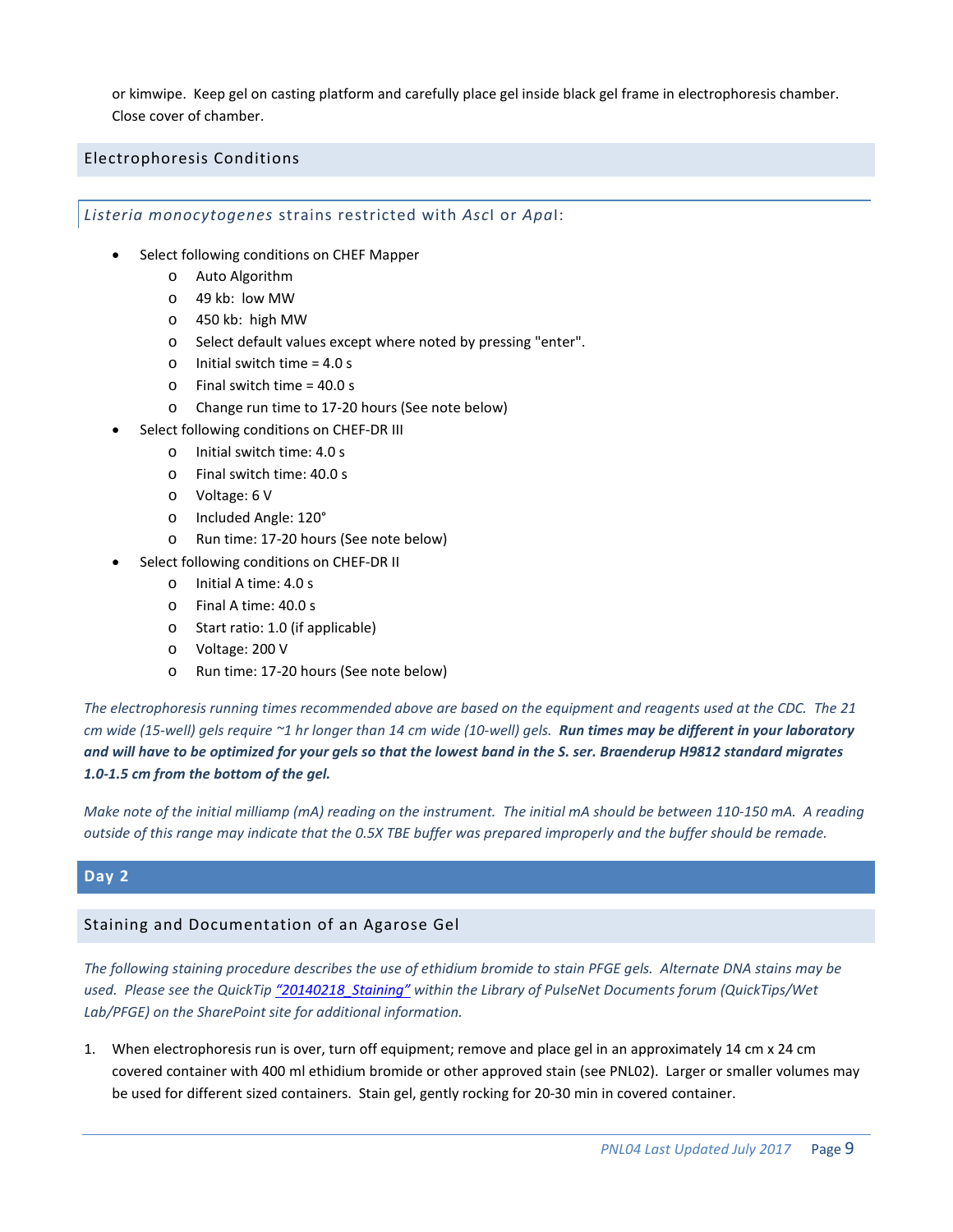*Ethidium bromide (EtBr) is toxic and a mutagen. Stock solutions of 10 mg/ml EtBr in water are available from several commercial companies (see PNL01). The diluted solution can be kept in the dark at room temperature and re-used up to 15 times within 3 weeks before discarding according to your institution's guidelines for hazardous waste; do not pour down the drain. Aqueous solutions containing EtBr can be treated using de-staining bags from Amresco (E732-25), which effectively and safely remove EtBr from solutions. Once the EtBr is removed, the treated aqueous solutions can be discarded down the drain. Refer to the Safety Data Sheets (SDS) provided by the vendor for more details.*

*Currently, the acceptable alternative stain options are GelRedTM (Biotium, 41002), SYBR® Safe (ThermoFisher Scientific S33102) and SYBR® Gold (ThermoFisher Scientific S11494). Labs are strongly encouraged to follow manufacturer's instructions and test stains in their labs before adopting them for routine use. If one of the alternative stains is used, the destaining steps should be omitted. However, the gels can be briefly rinsed with CLRW before imaging. Diluted GelRedTM solution can be kept in the dark at room temperature and re-used up to 10 times within 10 days before discarding down the drain. Usage parameters have not been established for other alternative stains.*

- 2. De-stain gel in approximately 500 ml CLRW for 60-90 min, changing water every 20 minutes (at least 3 times). Capture image on GelDoc XR, XR+ or equivalent documentation system. If background interferes with resolution, de-stain for an additional 30-60 min (2 or 3 more washes).
- 3. Follow directions given with the imaging equipment to save gel image as a **\*.1sc** (QuantityOne software) or **\*.scn** (ImageLab software) file; convert this file to **\*.tif** file for analysis with the BioNumerics software program. The gel image should fill the entire window of the imaging equipment (computer) screen (without cutting off wells or lower bands). Ensure that the image is in focus and that there is little to no saturation (over-exposure) in the bands (signified by red pixilation in the software). Additional instructions are provided in PNL07 (Image Acquisition) of the PulseNet QA/QC Manual.
- 4. Drain buffer from electrophoresis chamber and discard. Rinse chamber with  $\sim$  2 L CLRW or, if unit is not going to be used for several days, flush lines with water by letting pump run for 5-10 min **before** draining water from chamber and hoses.

# **USE OF TRADE NAMES AND COMMERCIAL SOURCES IS FOR IDENTIFICATION PURPOSES ONLY AND DOES NOT IMPLY ENDORSEMENT BY CDC OR THE U.S. DEPARTMENT OF HEALTH AND HUMAN SERVICES.**

# **CLIA Laboratory Procedure Manual Requirements**

*Efforts have been made to assure that the procedures described in this protocol have been written in accordance with the*  1988 Clinical Laboratory Improvement Amendments (CLIA) requirements for a procedure manual (42 CFR 493.1211). *However, due to the format required for training, the procedures will require some modifications and additions to customize them for your particular laboratory operation.*

*Any questions regarding the CLIA requirements for a procedure manual, quality control, quality assurance, etc., should be directed to the agency or accreditation organization responsible for performing your laboratory's CLIA inspection. In addition, some states and accreditation organizations may have more stringent requirements that will need to be addressed.*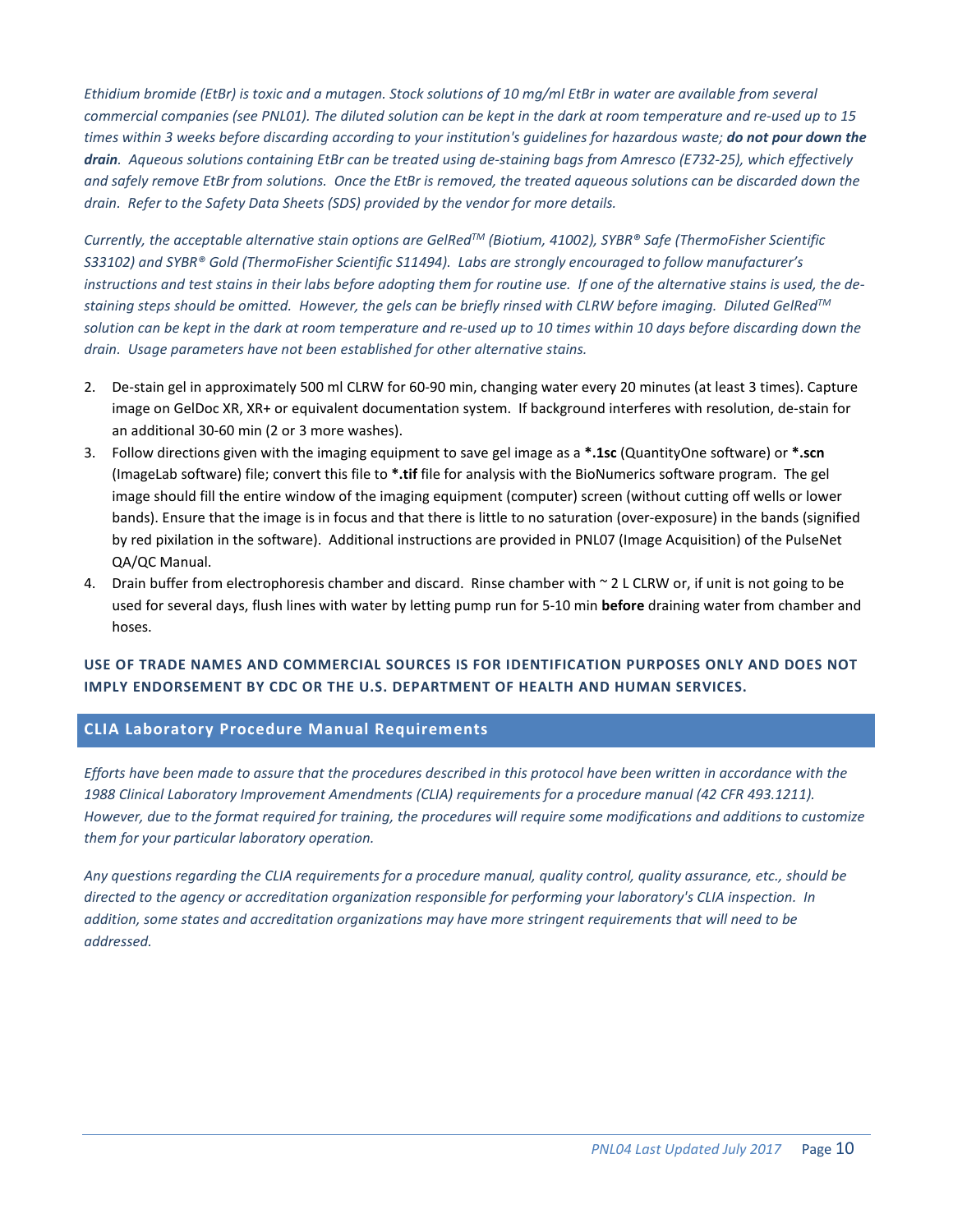### **Records Management**

- 1. Establish a record book or electronic log (for an example, see Appendix PNL04-1: PFGE Isolates and Plug Run Log) for tracking isolates, including but not limited to, the following information:
	- 1.1. Sample number (state public health lab identifier or similar)
	- 1.2. Date the isolates were received in the PFGE lab
	- 1.3. Date the plugs were made
	- 1.4. Location (box and slot) where the plugs are kept
	- 1.5. Gel and lane numbers for each sample
- 2. Establish a record (for an example, see Appendix PNL04-2: PFGE Plug Preparation Worksheet) of plug preparation, including but not limited to, the following information:
	- 3.1 Organism and number of samples
	- 3.2 Date plugs were made and initials of who made them
	- 3.3 Lot number and expiration dates of reagents used
- 3. Establish a record (for an example, see Appendix PNL04-3: PFGE Enzyme Master Mix and Gel Setup Worksheet) for each gel, including but not limited to, the following information:
	- 3.1 Gel number and date gel run
	- 3.2 Electrophoresis equipment used
	- 3.3 Running conditions/times
	- 3.4 Lot number and expiration dates of reagents used
	- 3.5 Restriction temperatures and times
	- 3.6 Order of isolates on gel

#### **Formulas of PFGE Reagents**

Tris: EDTA Buffer, pH 8.0: (TE, 10 mM Tris: 1 mM EDTA, pH 8.0)

10 ml of 1 M Tris, pH 8.0

2 ml of 0.5 M EDTA, pH 8.0

Dilute to 1000 ml with sterile Ultrapure water (CLRW)

Cell Lysis Buffer: (50 mM Tris: 50 mM EDTA, pH 8.0 + 1% Sarcosine + 0.1 mg/ml Proteinase K)

50 ml of 1 M Tris, pH 8.0

100 ml of 0.5 M EDTA, pH 8.0

100 ml 10% N-Lauroylsarcosine, Sodium salt (Sarcosyl) OR 10 g of N-Lauroylsarcosine, Sodium salt (Sarcosyl).

Dilute to 1000 ml with Sterile Ultrapure water (CLRW)

*Add 25 µl Proteinase K stock solution (20 mg/ml) per 5 ml of cell lysis buffer just before use for a final concentration in the lysis buffer of 0.1 mg/ml Proteinase K.*

*If Sarcosyl powder is added directly to the other components of this reagent, warm the solution to 50- 60ºC for 30-60 minutes, or leave at room temperature for about 2 hours to completely dissolve the Sarcosyl.*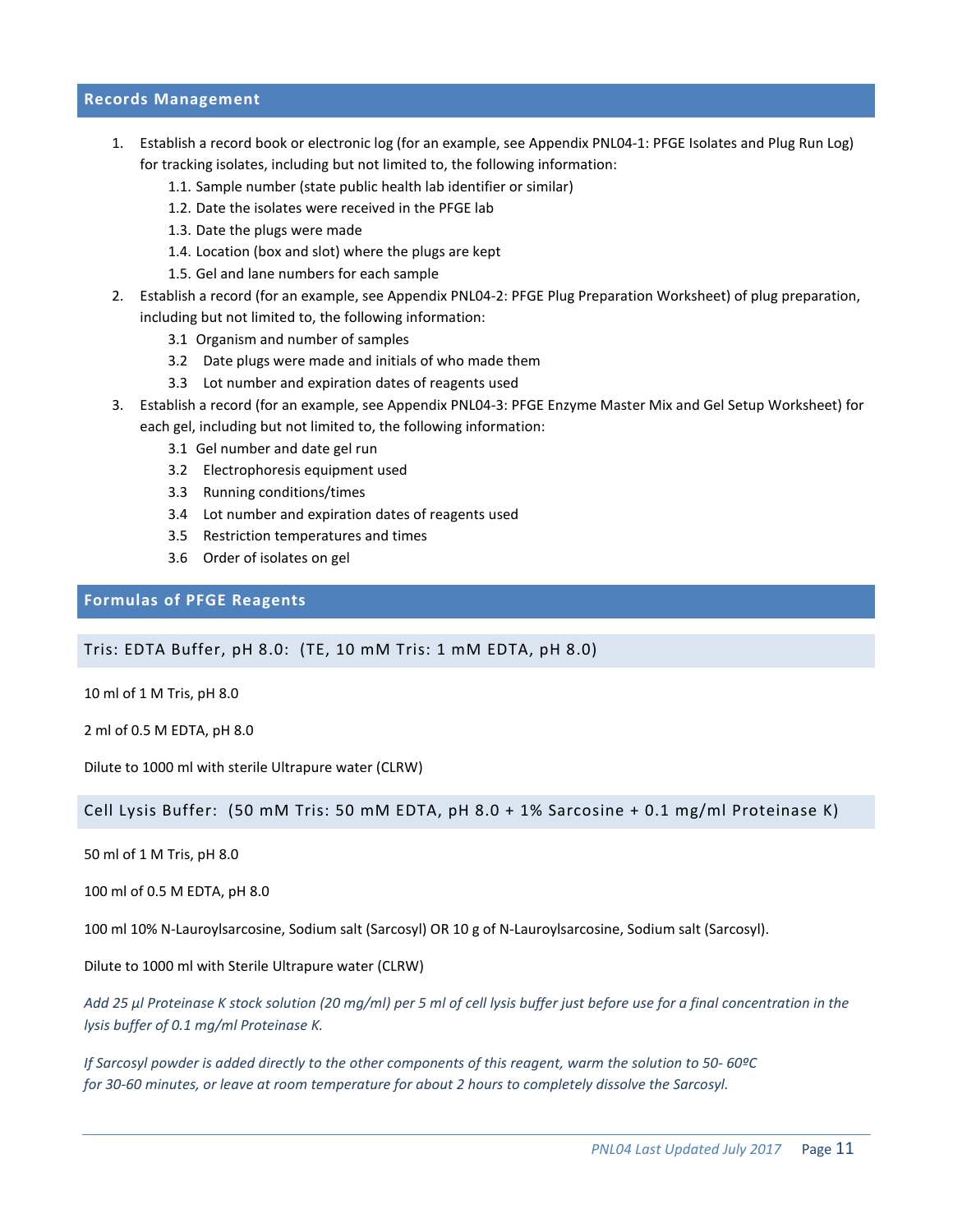# **Contacts**

CDC PulseNet MS-C03 1600 Clifton Rd. NE Atlanta, GA 30329 Phone (404) 639-4558 Fax (404) 639-3333 [PulseNet@cdc.gov](mailto:PulseNet@cdc.gov)

## **Amendments**

- 1. The above protocol was revised and distributed on October 30, 2008, modifications as follows:
	- − Reduction of cell suspension concentration
	- − Solubilization of the Lysozyme in TE rather than water
	- − Volumes used for plug preparation
	- − Incubation of the cell suspensions with the Lysozmye for 10-20 minutes in a 56ºC water bath rather than 37ºC − Restriction enzyme units used for *Apa*I (50 U/sample) and *Asc*I (40 U/ sample) for two to three hours
- 2. 2011-07: A note was added to clarify which buffers to use during the restriction digestion "step 2" under the enzyme mixture charts.
- 3. 2013-03 changes:
	- − Corrected formula for TE buffer. TE used at CDC is 10mM for Tris and 1mM for EDTA.
	- − Recommended disinfectant changed from 10% bleach to 1% Lysol/Amphyll or 90% ethanol.
	- − Corrected calculations for plug agarose.
	- − New options for Lysozyme were added because Sigma L7651 was discontinued.
	- − A note was added to provide guidance when working with large numbers of isolates (>10).
	- − Volume of TE needed for washing plugs was corrected from 300 350 ml to 400 600 ml.
	- − Use of pre-restriction step was changed from optional to highly recommended.
	- − A statement was added to clarify that using combs with smaller teeth (5.5 mm) was not advised.
	- − Units of enzyme for *Asc*I and *Apa*I was reduced from 40 units and 50 units, respectively, to 25 units for each. Incubation time was changed to 2 hours, instead of a range of  $2 - 3$  hours.
	- − A statement was included to allow the use of an alternative agarose for casting the running gel, along with recommendations strongly urging each lab to optimize the run time. Internal and external validation showed that run times could be affected by agarose type, but no trends were noted so a blanket recommendation on run times cannot be made. Additional agarose alternatives may be tested and deemed acceptable at a later date.
	- − A statement was included to allow the use of alternative DNA stains that are equivalent to EtBr. Labs are strongly urged to follow manufacturer's instructions as well as test stains in their own labs to gain experience using alternative agarose stains. Additional stain alternatives may be tested and deemed acceptable at a later date.

#### 8.4 2017-03 changes:

- − Reformatted to fit QA/QC SOP numbering scheme.
- − Updated vendor and contact information and added website link for SharePoint
- − Added Definitions and Terms
- − Revised Enzyme Calculations Table and TBE Calculations table.
- − Reformatted header and removed footer in accordance with new document layout.
- − Added Records Management Section; merging PNL08.
- − Added Appendices PNL04-1 through PNL04-3
- − Added "Approval Signature" section.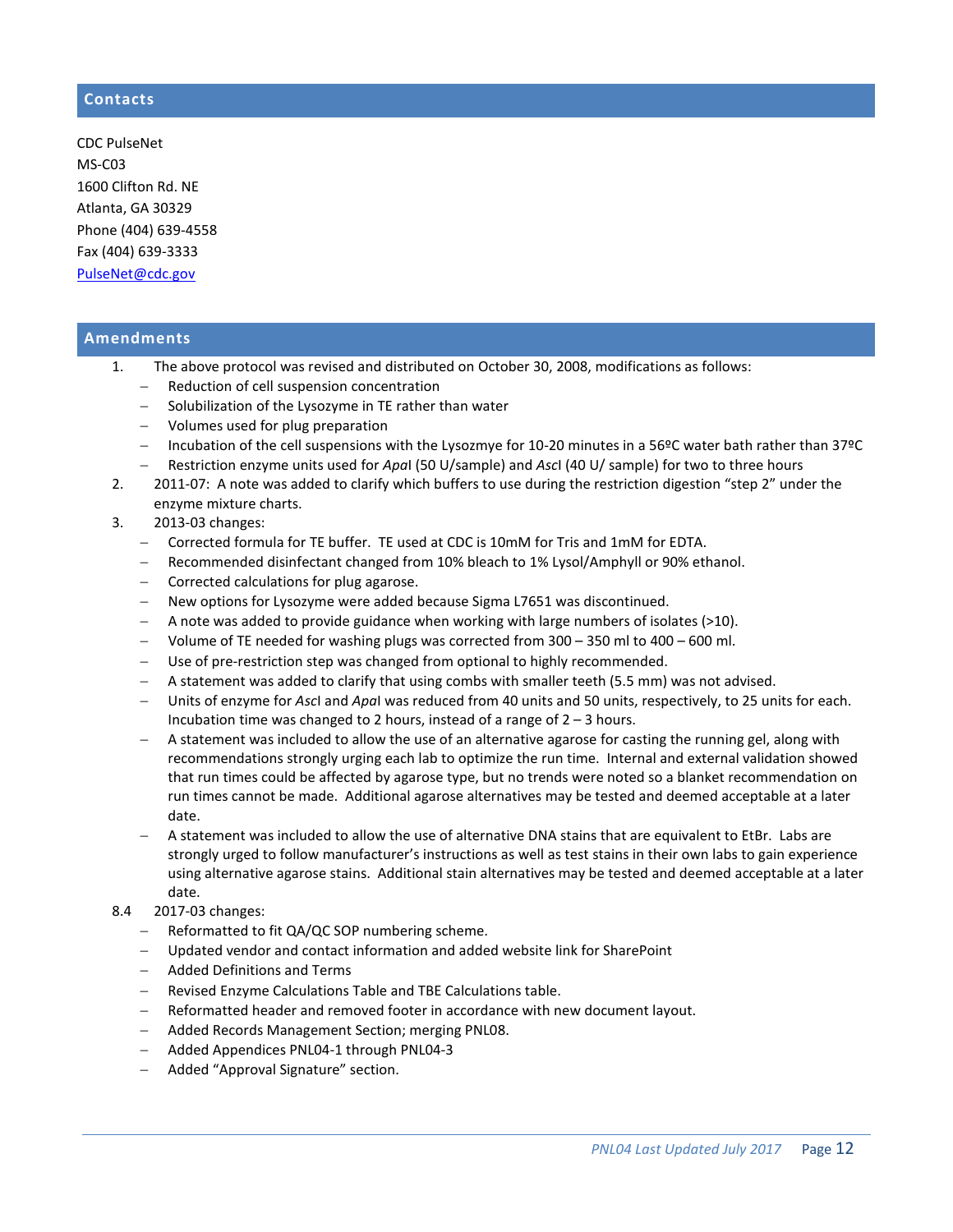# **Appendices**

# Appendix PNL04-1: PFGE Isolates and Plug Run Log Sample

| Plug<br>Iocation | Submitting<br>state, country<br>or lab | Received<br>Date | State ID (SHD# Date plug<br>or other ID) made | Date Ascl<br>gel ran | Asci Gel # Asci Lane # pattern | Date Asc1<br>uploaded | Ascl<br>turnaround<br>time (d) | Date Apal<br>gel ran | Apal Gel # Apal Lane # pattern |  | Date Apal<br>pattern turnaround Outbreak info /<br>uploaded time (d) | Notes |
|------------------|----------------------------------------|------------------|-----------------------------------------------|----------------------|--------------------------------|-----------------------|--------------------------------|----------------------|--------------------------------|--|----------------------------------------------------------------------|-------|
|                  |                                        |                  |                                               |                      |                                |                       |                                |                      |                                |  |                                                                      |       |
|                  |                                        |                  |                                               |                      |                                |                       |                                |                      |                                |  |                                                                      |       |
|                  |                                        |                  |                                               |                      |                                |                       |                                |                      |                                |  |                                                                      |       |
|                  |                                        |                  |                                               |                      |                                |                       |                                |                      |                                |  |                                                                      |       |
|                  |                                        |                  |                                               |                      |                                |                       |                                |                      |                                |  |                                                                      |       |
|                  |                                        |                  |                                               |                      |                                |                       |                                |                      |                                |  |                                                                      |       |
|                  |                                        |                  |                                               |                      |                                |                       |                                |                      |                                |  |                                                                      |       |
|                  |                                        |                  |                                               |                      |                                |                       |                                |                      |                                |  |                                                                      |       |
|                  |                                        |                  |                                               |                      |                                |                       |                                |                      |                                |  |                                                                      |       |
|                  |                                        |                  |                                               |                      |                                |                       |                                |                      |                                |  |                                                                      |       |
|                  |                                        |                  |                                               |                      |                                |                       |                                |                      |                                |  |                                                                      |       |
|                  |                                        |                  |                                               |                      |                                |                       |                                |                      |                                |  |                                                                      |       |
|                  |                                        |                  |                                               |                      |                                |                       |                                |                      |                                |  |                                                                      |       |
|                  |                                        |                  |                                               |                      |                                |                       |                                |                      |                                |  |                                                                      |       |
|                  |                                        |                  |                                               |                      |                                |                       |                                |                      |                                |  |                                                                      |       |
|                  |                                        |                  |                                               |                      |                                |                       |                                |                      |                                |  |                                                                      |       |
|                  |                                        |                  |                                               |                      |                                |                       |                                |                      |                                |  |                                                                      |       |
|                  |                                        |                  |                                               |                      |                                |                       |                                |                      |                                |  |                                                                      |       |
|                  |                                        |                  |                                               |                      |                                |                       |                                |                      |                                |  |                                                                      |       |
|                  |                                        |                  |                                               |                      |                                |                       |                                |                      |                                |  |                                                                      |       |
|                  |                                        |                  |                                               |                      |                                |                       |                                |                      |                                |  |                                                                      |       |
|                  |                                        |                  |                                               |                      |                                |                       |                                |                      |                                |  |                                                                      |       |
|                  |                                        |                  |                                               |                      |                                |                       |                                |                      |                                |  |                                                                      |       |
|                  |                                        |                  |                                               |                      |                                |                       |                                |                      |                                |  |                                                                      |       |
|                  |                                        |                  |                                               |                      |                                |                       |                                |                      |                                |  |                                                                      |       |
|                  |                                        |                  |                                               |                      |                                |                       |                                |                      |                                |  |                                                                      |       |
|                  |                                        |                  |                                               |                      |                                |                       |                                |                      |                                |  |                                                                      |       |
|                  |                                        |                  |                                               |                      |                                |                       |                                |                      |                                |  |                                                                      |       |
|                  |                                        |                  |                                               |                      |                                |                       |                                |                      |                                |  |                                                                      |       |
|                  |                                        |                  |                                               |                      |                                |                       |                                |                      |                                |  |                                                                      |       |
|                  |                                        |                  |                                               |                      |                                |                       |                                |                      |                                |  |                                                                      |       |
|                  |                                        |                  |                                               |                      |                                |                       |                                |                      |                                |  |                                                                      |       |
|                  |                                        |                  |                                               |                      |                                |                       |                                |                      |                                |  |                                                                      |       |
|                  |                                        |                  |                                               |                      |                                |                       |                                |                      |                                |  |                                                                      |       |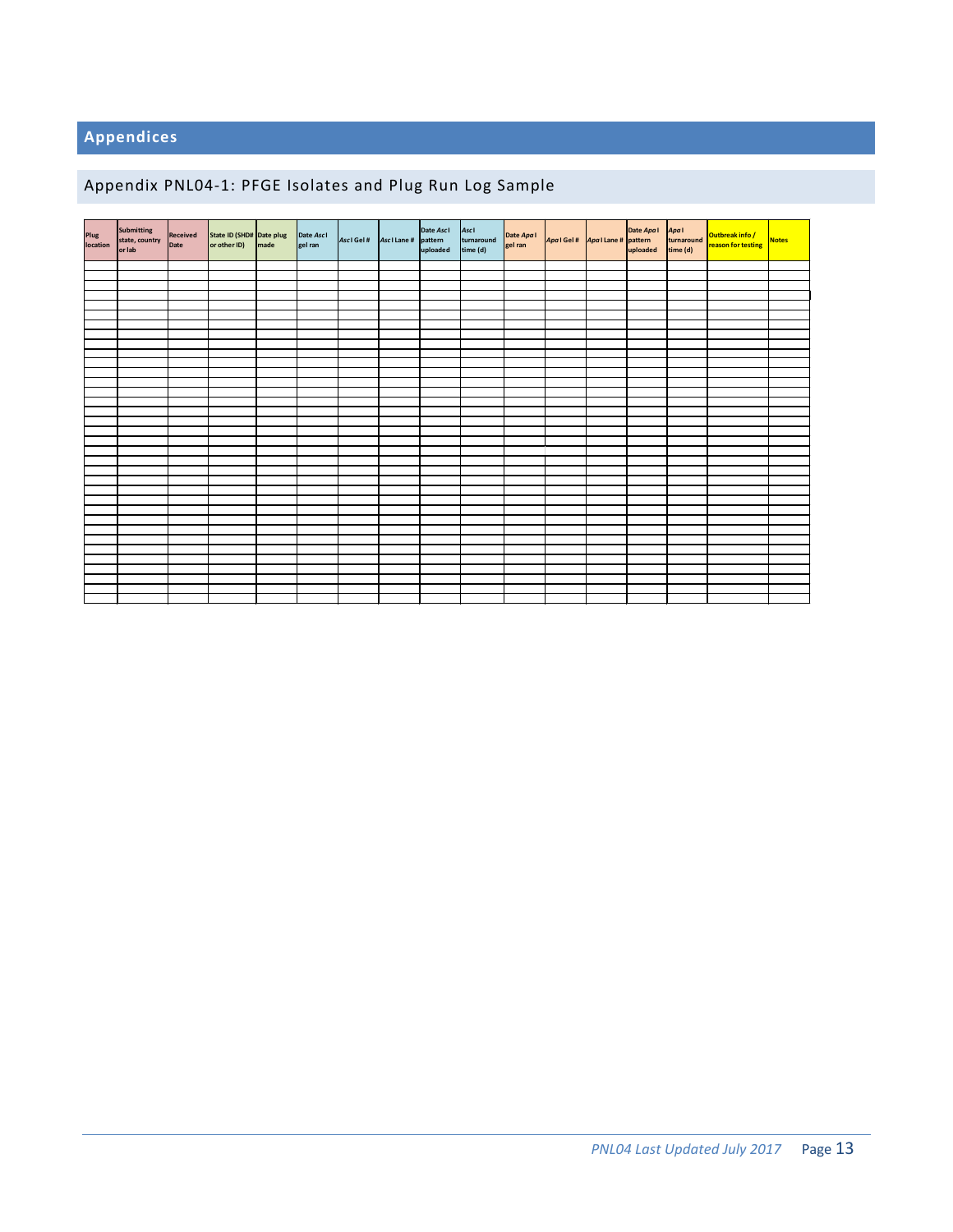# Appendix PNL04-2: PFGE Plug Preparation Worksheet Example

|              | Organism # Samples | Date | Initials |       | Cell Suspension Buffer<br>or PBS | <b>Cell Lysis Buffer</b> |          | Lysozyme |          |      | Proteinase K | SKG     |          | 10% SDS |          | TE    |          | <b>Comments</b> |
|--------------|--------------------|------|----------|-------|----------------------------------|--------------------------|----------|----------|----------|------|--------------|---------|----------|---------|----------|-------|----------|-----------------|
|              |                    |      |          | Lot # | Exp date                         | Lot#                     | Exp date | Lot#     | Exp date | Lot# | Exp date     | Lot $#$ | Exp date | Lot #   | Exp date | Lot # | Exp date |                 |
|              |                    |      |          |       |                                  |                          |          |          |          |      |              |         |          |         |          |       |          |                 |
|              |                    |      |          |       |                                  |                          |          |          |          |      |              |         |          |         |          |       |          |                 |
|              |                    |      |          |       |                                  |                          |          |          |          |      |              |         |          |         |          |       |          |                 |
|              |                    |      |          |       |                                  |                          |          |          |          |      |              |         |          |         |          |       |          |                 |
|              |                    |      |          |       |                                  |                          |          |          |          |      |              |         |          |         |          |       |          |                 |
|              |                    |      |          |       |                                  |                          |          |          |          |      |              |         |          |         |          |       |          |                 |
|              |                    |      |          |       |                                  |                          |          |          |          |      |              |         |          |         |          |       |          |                 |
|              |                    |      |          |       |                                  |                          |          |          |          |      |              |         |          |         |          |       |          |                 |
|              |                    |      |          |       |                                  |                          |          |          |          |      |              |         |          |         |          |       |          |                 |
|              |                    |      |          |       |                                  |                          |          |          |          |      |              |         |          |         |          |       |          |                 |
|              |                    |      |          |       |                                  |                          |          |          |          |      |              |         |          |         |          |       |          |                 |
|              |                    |      |          |       |                                  |                          |          |          |          |      |              |         |          |         |          |       |          |                 |
|              |                    |      |          |       |                                  |                          |          |          |          |      |              |         |          |         |          |       |          |                 |
|              |                    |      |          |       |                                  |                          |          |          |          |      |              |         |          |         |          |       |          |                 |
|              |                    |      |          |       |                                  |                          |          |          |          |      |              |         |          |         |          |       |          |                 |
|              |                    |      |          |       |                                  |                          |          |          |          |      |              |         |          |         |          |       |          |                 |
|              |                    |      |          |       |                                  |                          |          |          |          |      |              |         |          |         |          |       |          |                 |
|              |                    |      |          |       |                                  |                          |          |          |          |      |              |         |          |         |          |       |          |                 |
|              |                    |      |          |       |                                  |                          |          |          |          |      |              |         |          |         |          |       |          |                 |
|              |                    |      |          |       |                                  |                          |          |          |          |      |              |         |          |         |          |       |          |                 |
|              |                    |      |          |       |                                  |                          |          |          |          |      |              |         |          |         |          |       |          |                 |
|              |                    |      |          |       |                                  |                          |          |          |          |      |              |         |          |         |          |       |          |                 |
| Reviewed by: |                    |      |          |       |                                  | Date:                    |          |          |          |      |              |         |          |         |          |       |          |                 |